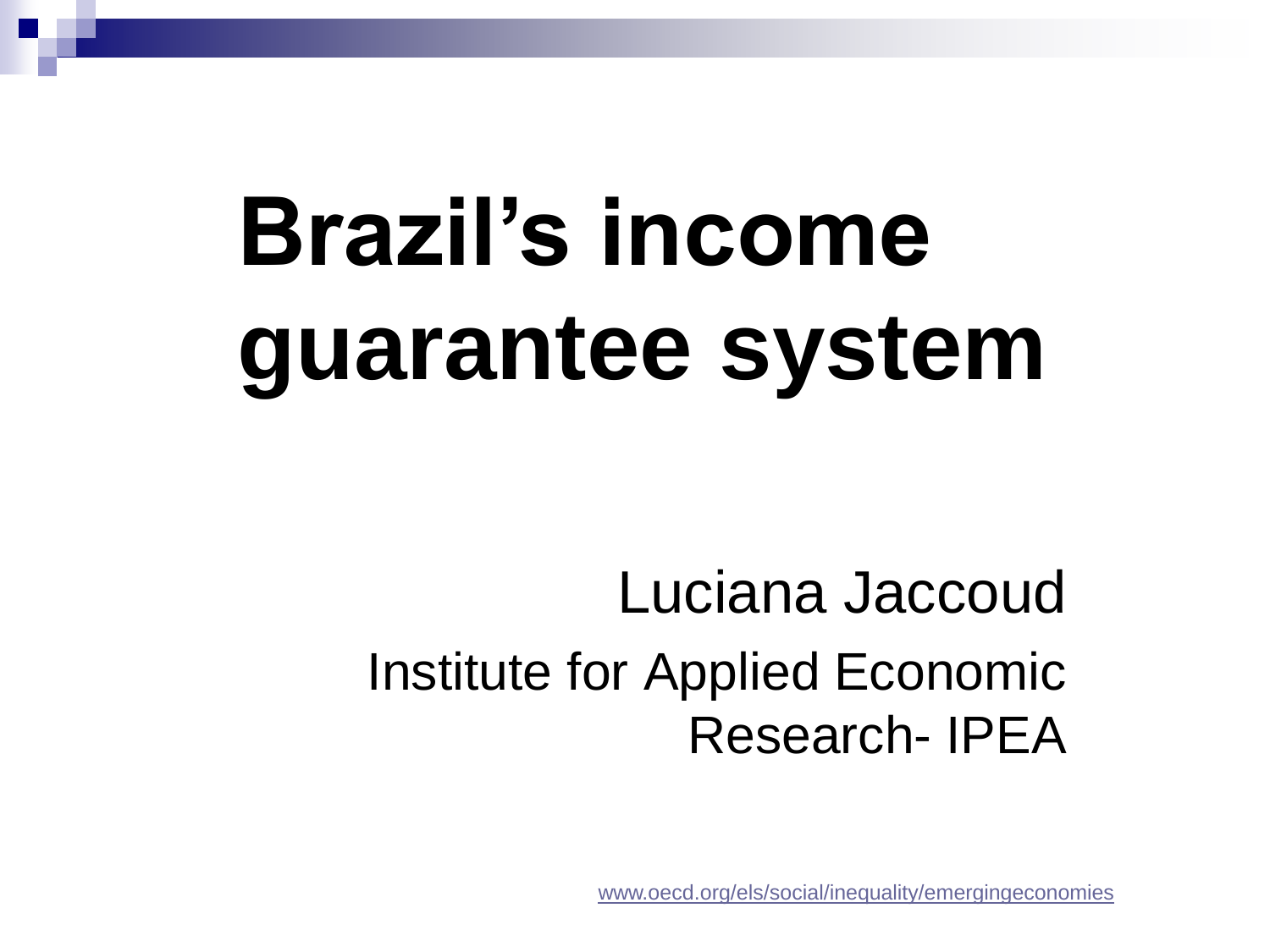## **Outline**

1.A multipillar income guarantee system

2. Programs characteristics

3. Challenges for Social Protection in a unequal society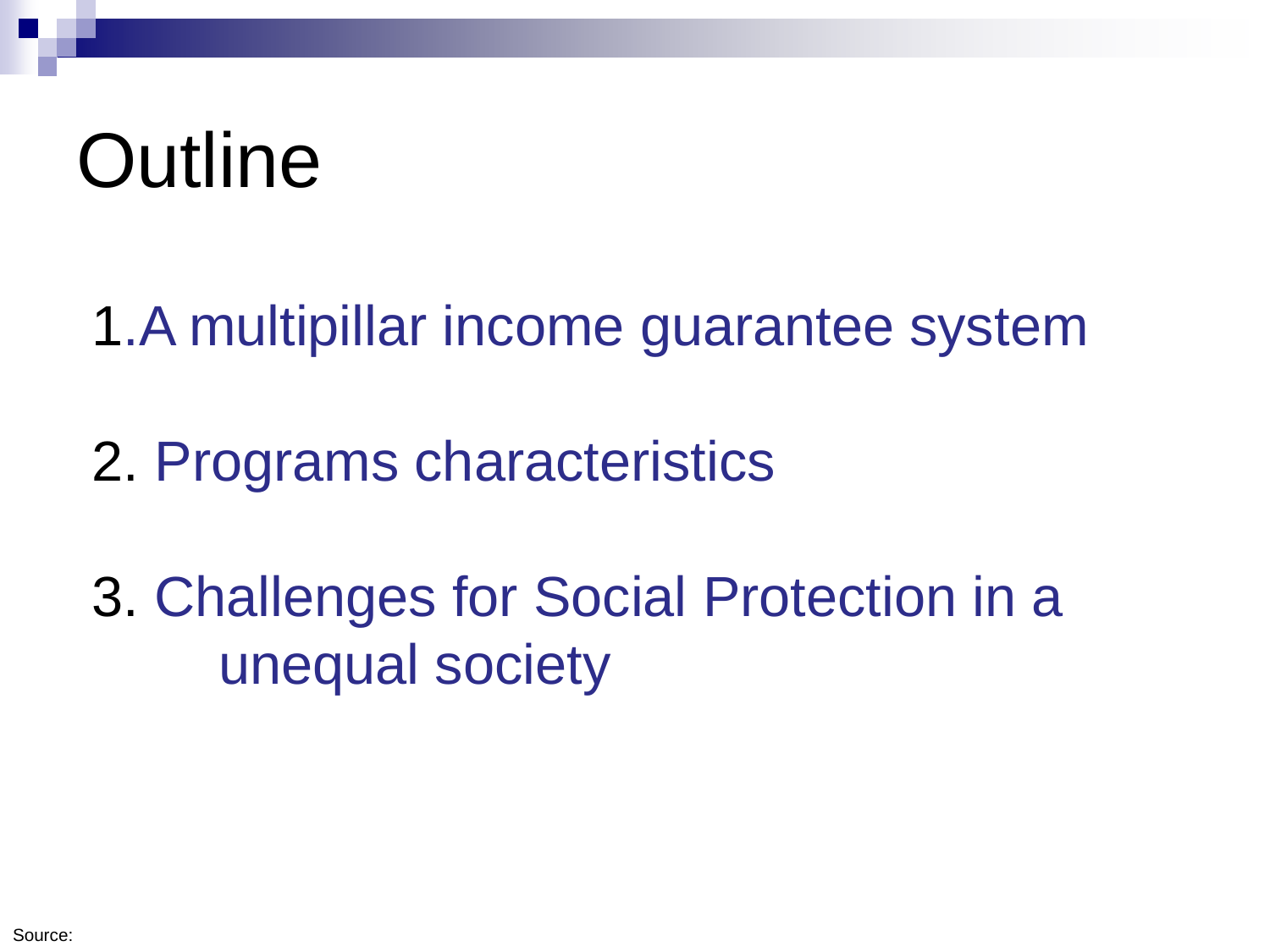### **Income guarantee programs – benefits numbers**

**December 2008**

| <b>Program</b>                                   | <b>Beneficiaries</b> | <b>Benefit nature</b> | <b>Monthly paid</b><br>benefits |
|--------------------------------------------------|----------------------|-----------------------|---------------------------------|
|                                                  | Urban workers        | contributory          | 15.040.000                      |
|                                                  | <b>Rural workers</b> | Contributory with     | 7.740.000                       |
|                                                  |                      | subsidies             |                                 |
| Social security                                  | Public employees     | Partially             | 3.253.800                       |
|                                                  |                      | contributory          |                                 |
|                                                  | Unemployment         | Contributory          | 7.200.000                       |
|                                                  | insurance            |                       |                                 |
| Aid income                                       | poor elderly people  | Aid-non               | 1.500.000                       |
| (BPC-Continued)                                  |                      | contributing          |                                 |
| Benefit)                                         | poor disabled people | Aid-non               | 1.600.000                       |
|                                                  |                      | contributing          |                                 |
| <b>Conditional Cash Transfer (Bolsa Familia)</b> |                      | Aid-non               | 12.400.000                      |
| Program)                                         |                      | contributory          |                                 |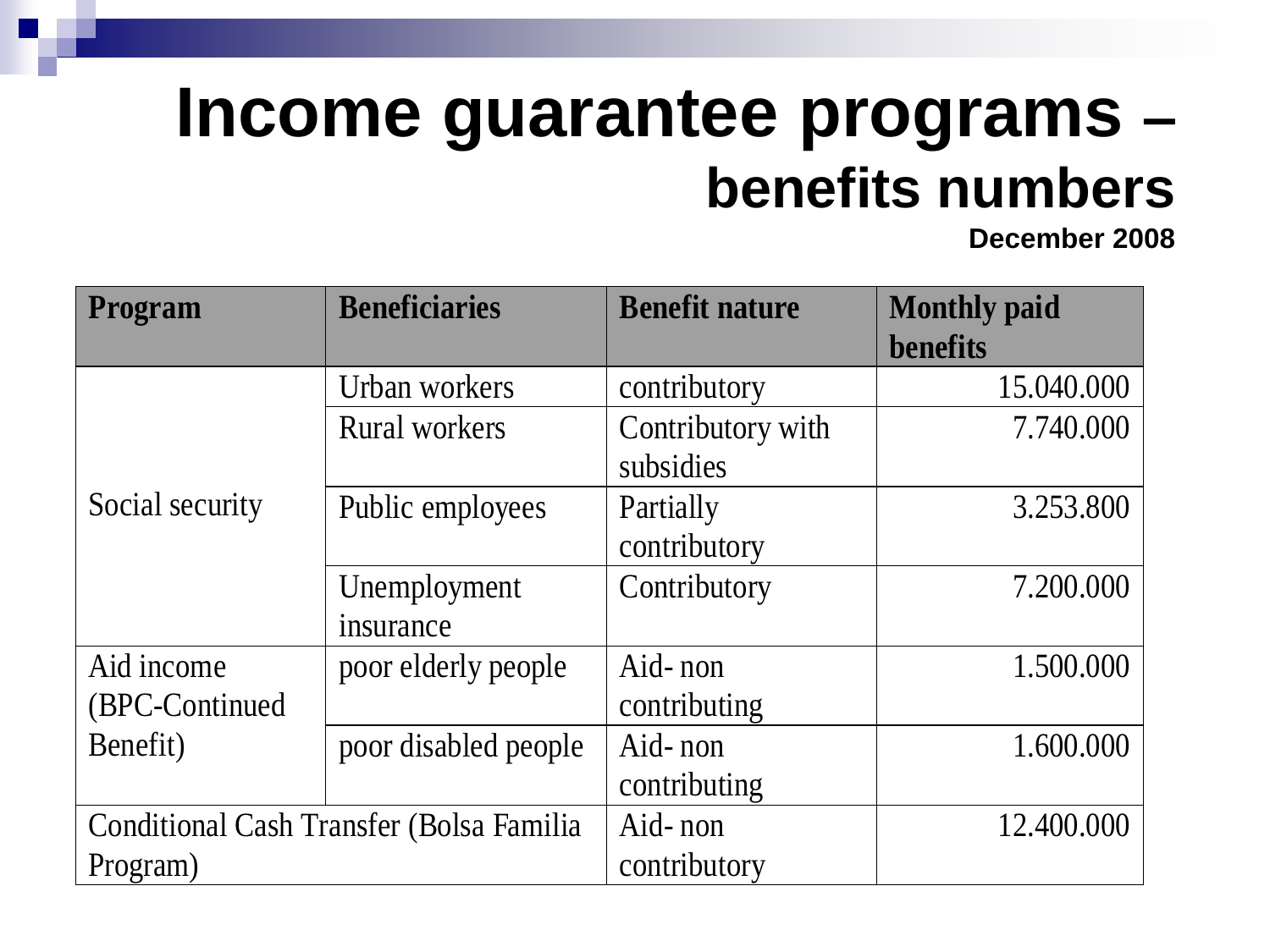### Income guarantee programs – benefits, coverage and spending 2008

|                                                                                            | <b>PBF</b> | <b>BPC</b> | <b>RGPS</b> | <b>RPPS</b> |
|--------------------------------------------------------------------------------------------|------------|------------|-------------|-------------|
| <b>Number of benefits</b>                                                                  | 12 400 000 | 3 100 000  | 22 780 000  | 3 253 800   |
| Number of benefits per 100<br>inhabitants $(1)$                                            | 5.7        | 1.5        | 12.0        | 1.7         |
| <b>Total benefits amount (in millions</b><br>R\$ 2008)                                     | 10 606     | 13786      | 194 460     | 121 807     |
| <b>Total amount (millions of US\$</b><br>2008)                                             | 6 607      | 8587       | 121 136     | 75 878      |
| Average monthly amount (R\$ 2008)                                                          | 84         | 391        | 657         | 2880        |
| Total amount as GDP %                                                                      | 0.35       | 0.46       | 6.47        | 4.05        |
| Estimated per capita income of the<br>families with beneficiaries (R\$<br>September 2008)  | 196        | 353        | 745         |             |
| Estimated per capita income of the<br>families with beneficiaries (US\$<br>September 2008) | 108        | 195        | 411         |             |
| <b>Estimated participation in the</b><br>benefitted families income (%)                    | 10         | 34         | 49          |             |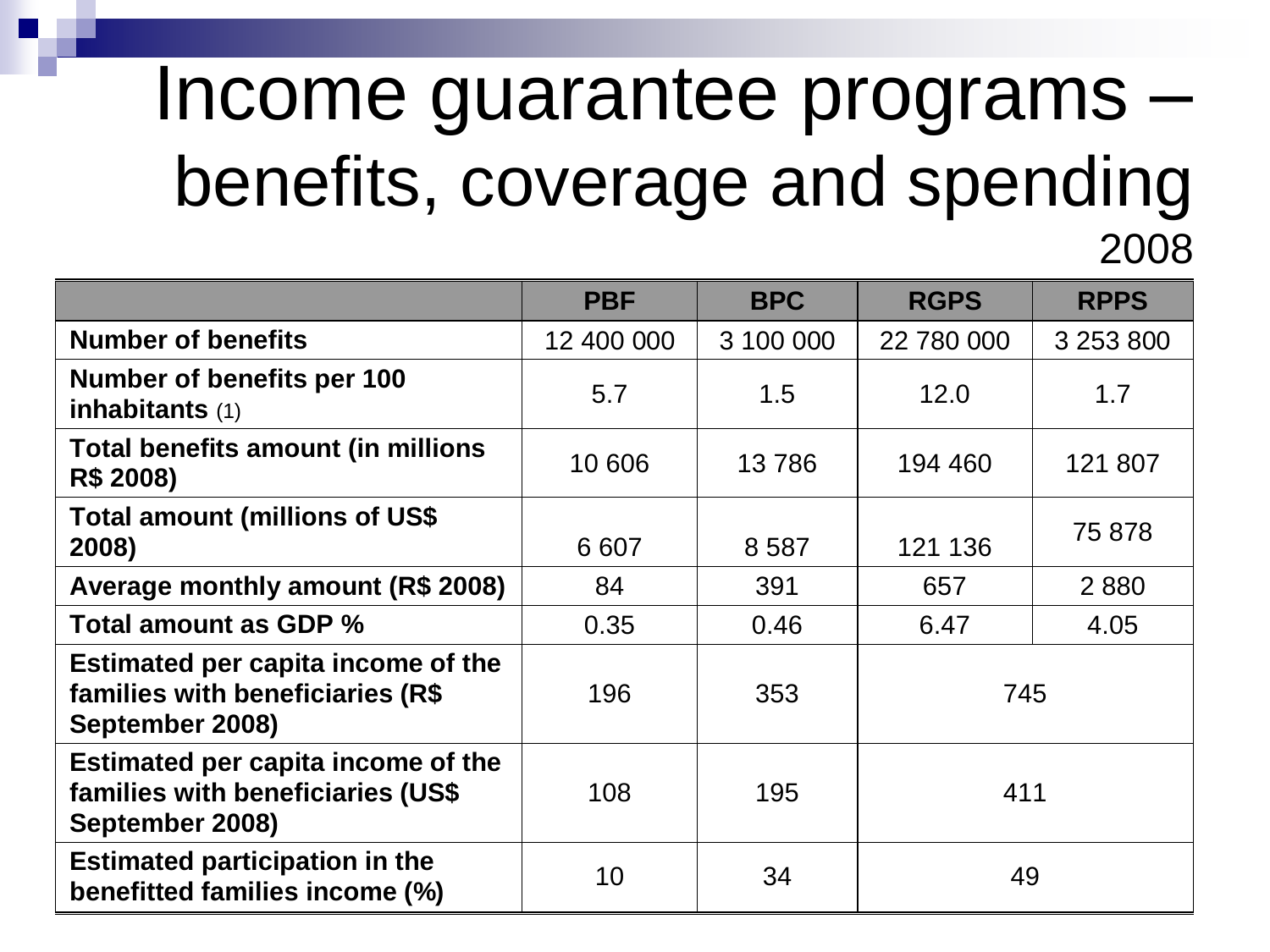#### **Average annual growth of household per capita income in daily US\$ PPC, according to tenths of income distribution**



fonte : Ipea (2010)- ODM rapport.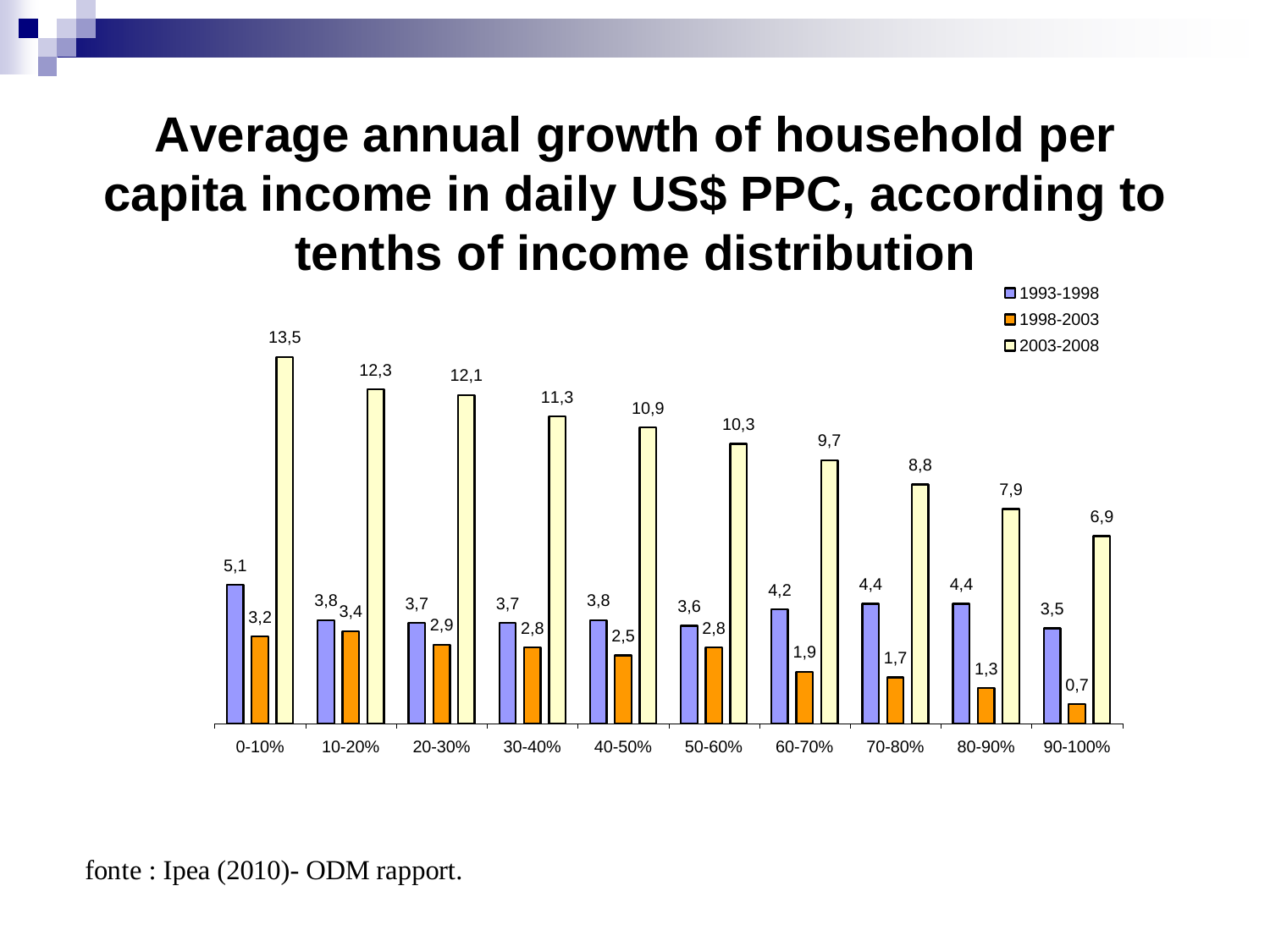#### **Poverty: Average household per capita (2008)**

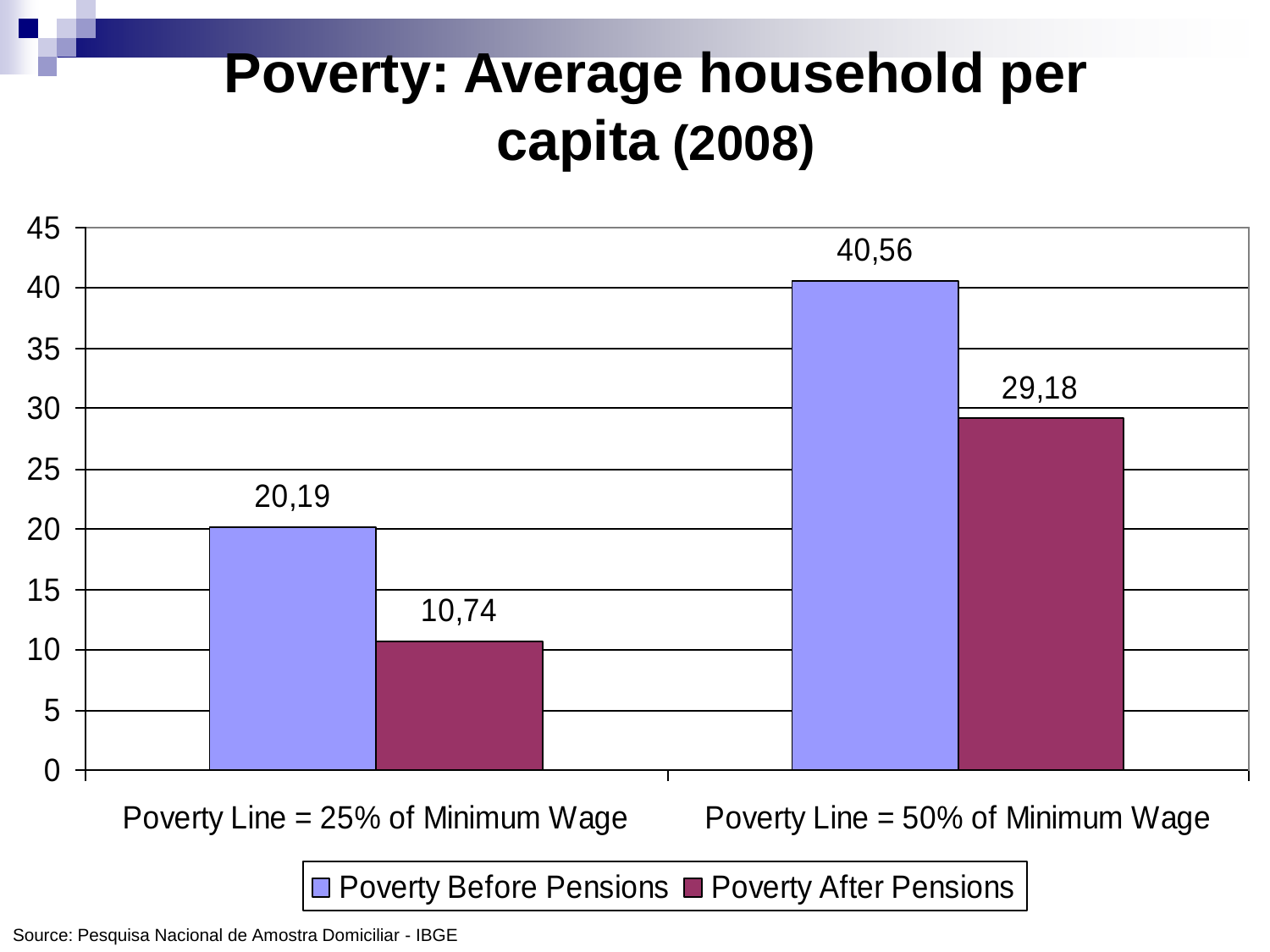## **Estimating Poverty**

|                                                 | 2008 |
|-------------------------------------------------|------|
| <b>Poverty</b>                                  | 10,7 |
| <b>Poverty before PBF</b>                       | 11,9 |
| <b>Poverty before BPC</b>                       | 11,1 |
| <b>Poverty before Social</b><br><b>Security</b> | 20,2 |

Poverty line: 25% of minimum wage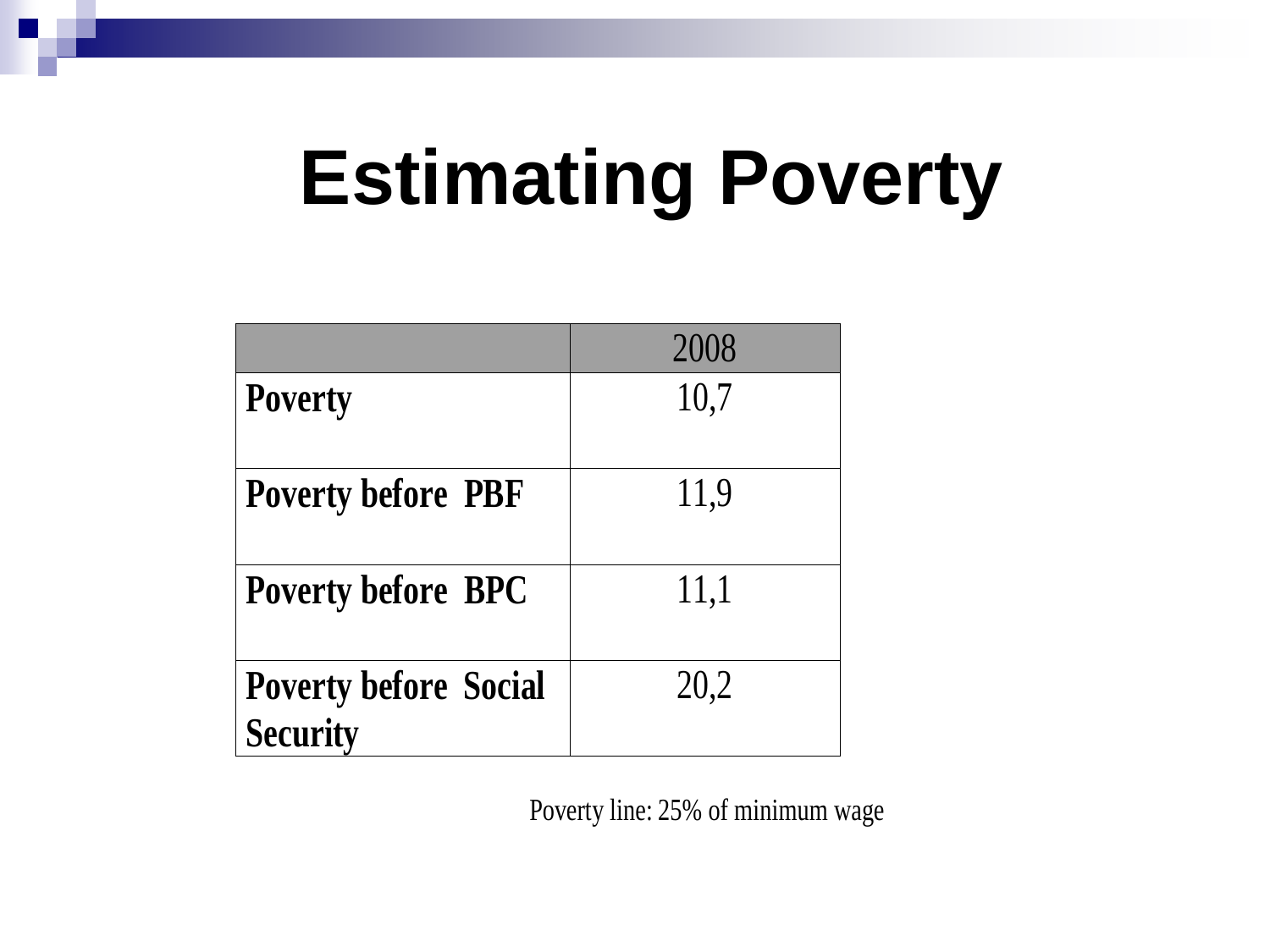### **Current structure of the income guarantee system**

- Set of distinct public programs;
- Complementary character;
- Significant impact in inequality reduction;
- Significant impact in poverty prevention and poverty alleviation;
- Significant reduction in social vulnerability.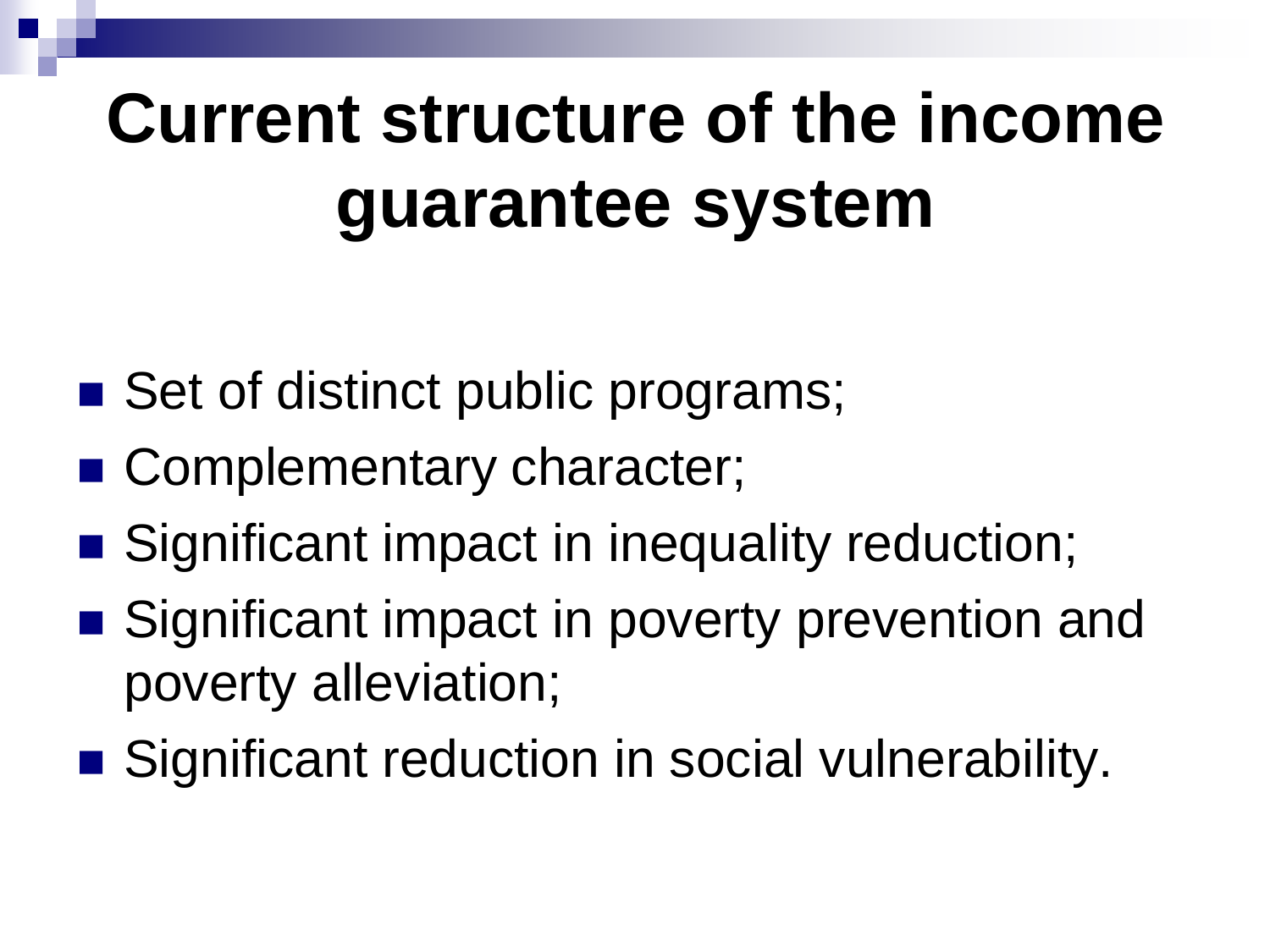# **Social Security**

#### **Social Insurance**:

- Income substitution for workers unable to work (illness, old age, maternity, accidents); and for their families (in case of insured's death or reclusion);
- Compulsory contributory system, under a *pay as you go (PAYG)* regime ;
- Benefits related to contributions;
- Labor related effort;
- Social patrimony;
- $\blacksquare$  High institutional density.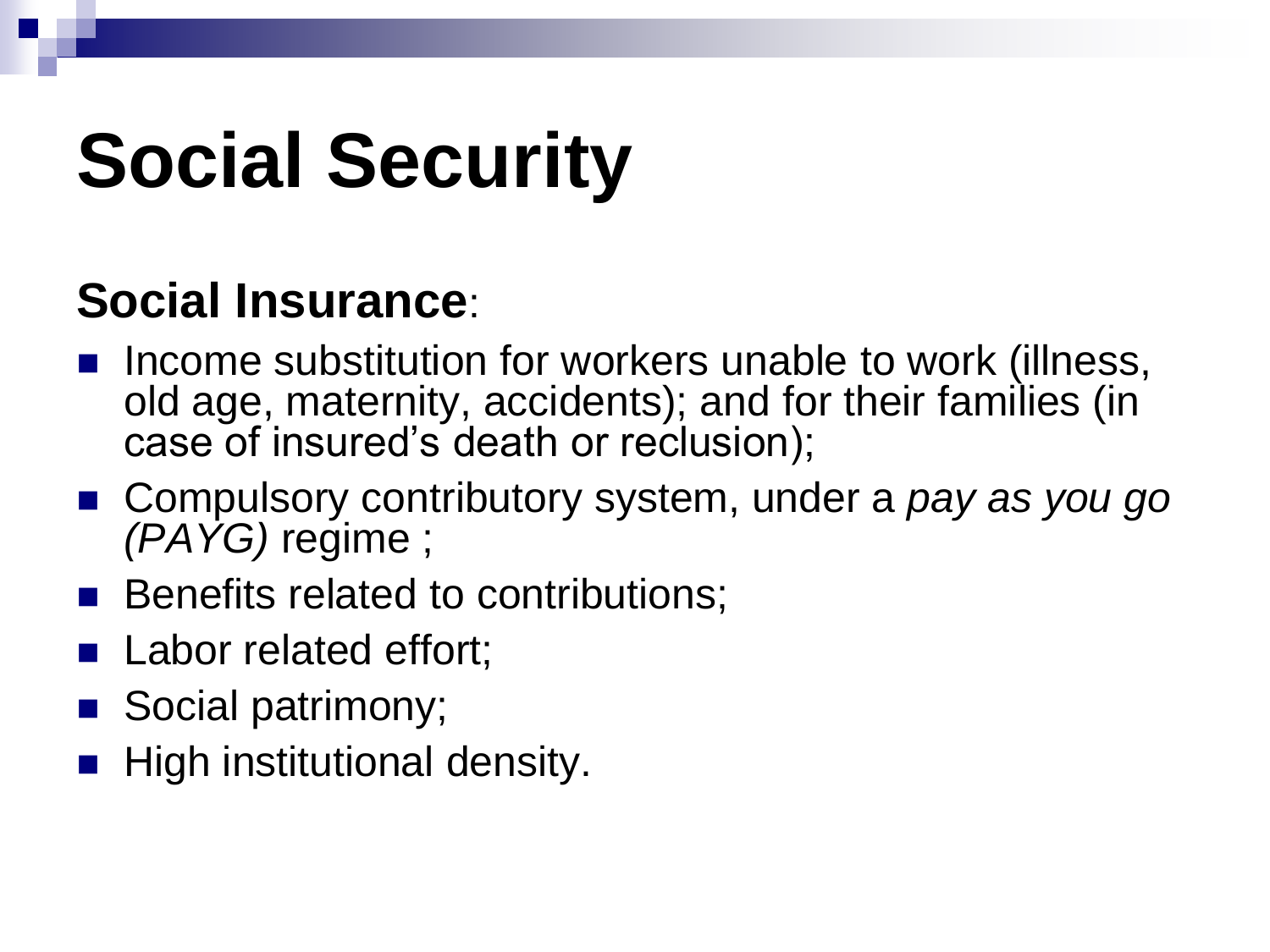# **Social Security**

#### **Aid income for poor elderly and diabled people (BPC – Continued Benefit)**

- Income substituition for poors who are unable to work;
- Non contributory system;
- Social solidarity;
- Budgetary resources;
- Means tested;
- Benefit equal to 1 minimum wage;
- Constitutional right (high institutional density);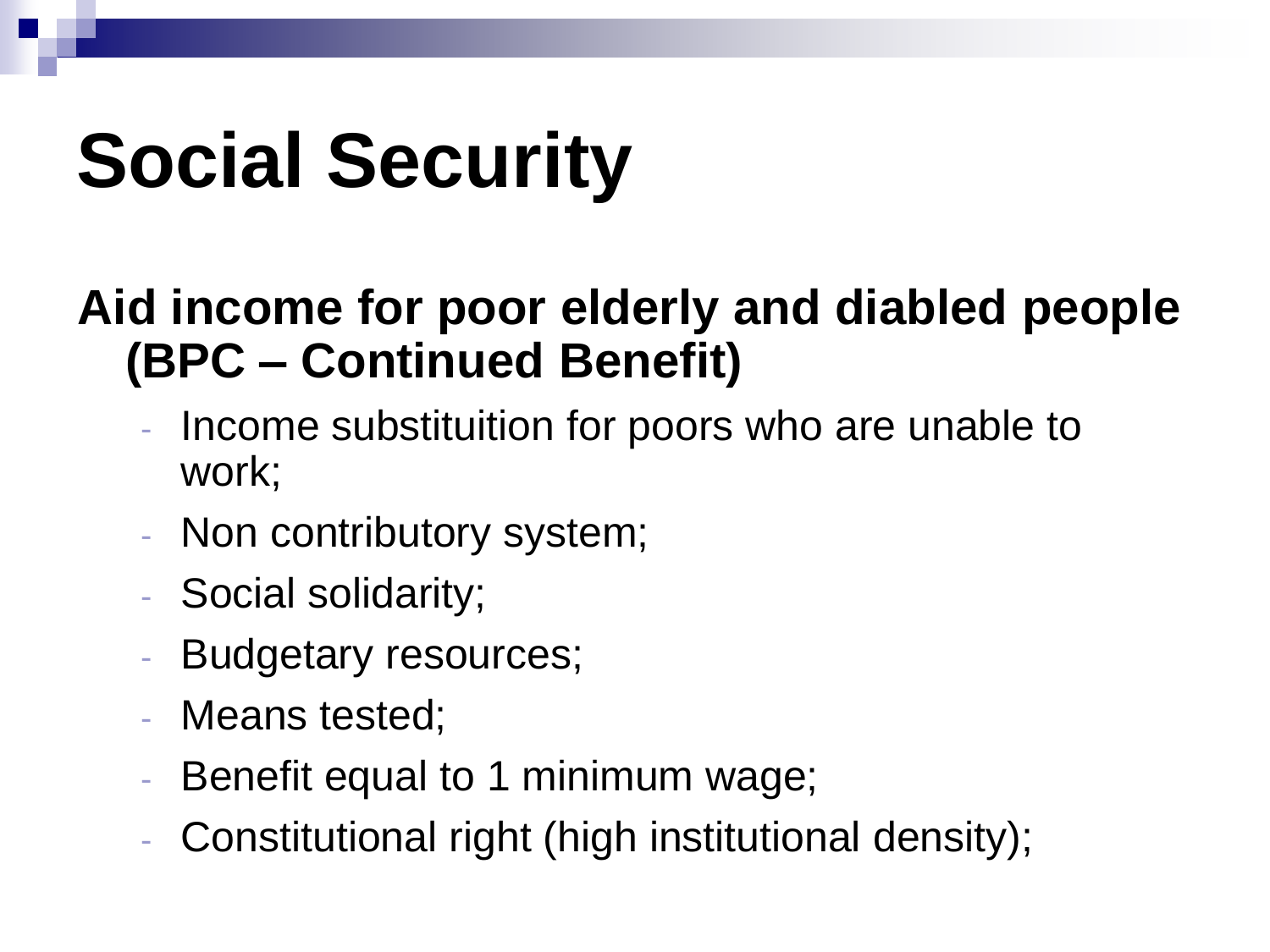# **Social assistance**

### **PBF**

- Supplementary income for poor workers;
- Social solidarity;
- **Budgetary resources;**
- Means tested;
- **Low benefits;**
- **n** low institutional density (no constitutional mandate).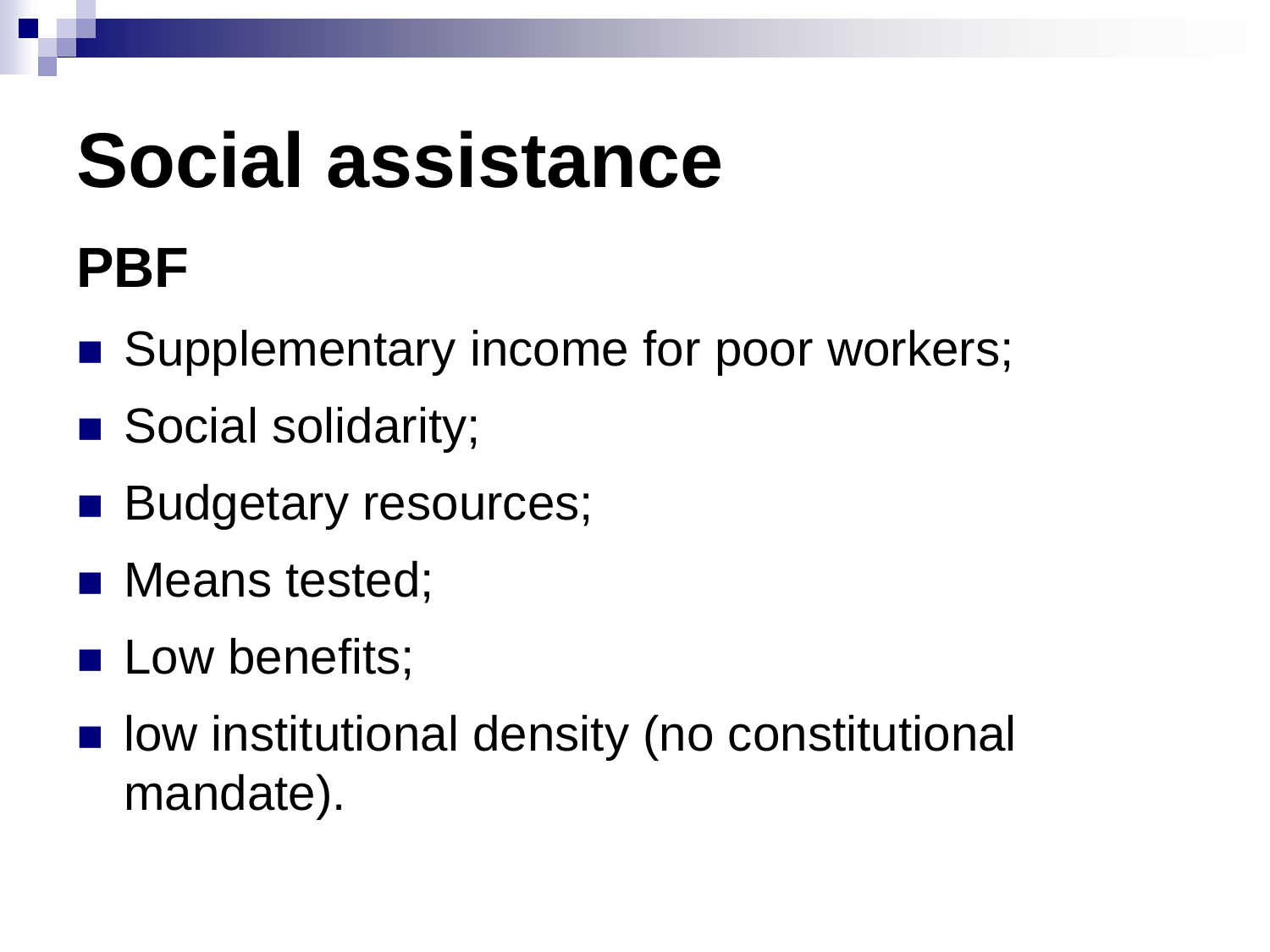# **Social Security challenges**

- Generosity of the Civil Servants social insurance system (RPPS);
- Generosity of some benefits for survivors;
- **Fiagile financial basis in the rural workers social** insurance segment;
- **Fiagile integration to non contributory pensions;**
- **Demographic changes;**
- Aging and dependency;
- **Informal workers exclusion from contributory** regimes.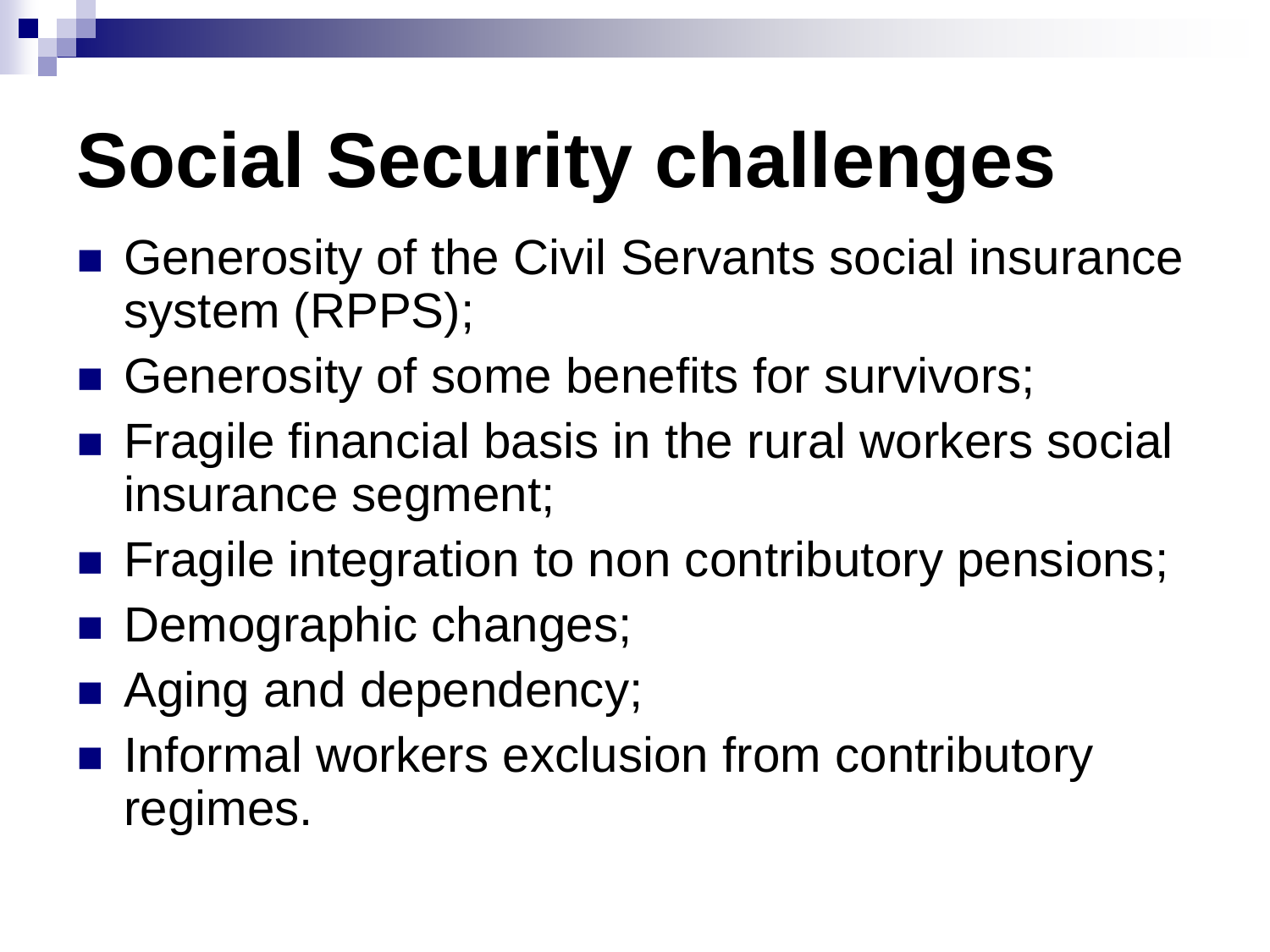# **Social assistance challenges**

- Reduced benefit amounts;
- **Poverty persistence in spite of labor market** participation;
- **Poverty persistence of children in low income** families;
- Beneficiaries' stigmatization;
- Focus sustainability;
- No legal guarantees.